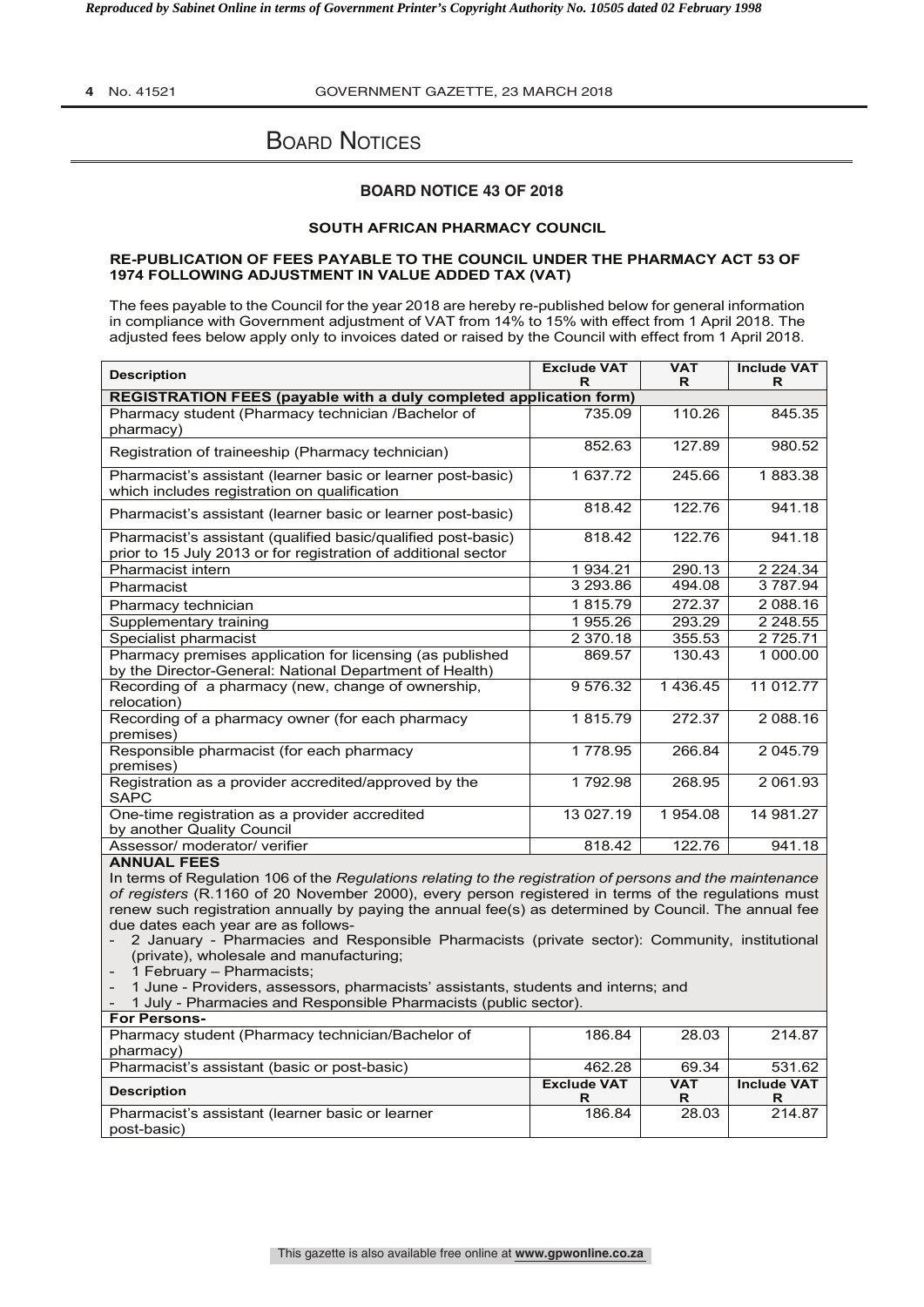## STAATSKOERANT, 23 MAART 2018 No. 41521 5

| Pharmacist intern                                                                                    | 462.28                  | 69.34           | 531.62                  |
|------------------------------------------------------------------------------------------------------|-------------------------|-----------------|-------------------------|
| Pharmacist                                                                                           | 1 688.60                | 253.29          | 1941.89                 |
| Responsible pharmacist (for each pharmacy premises)                                                  | 248.25                  | 37.24           | 285.49                  |
| <b>For Pharmacies-</b>                                                                               |                         |                 |                         |
| Community pharmacy                                                                                   | 2887.72                 | 433.16          | 3 3 2 0.88              |
| Institutional pharmacy                                                                               | 2887.72                 | 433.16          | 3 3 2 0.88              |
| Wholesale and manufacturing pharmacy                                                                 | 11 278.07               | 1 691.71        | 12 969.78               |
| Consultant pharmacy                                                                                  | 2 703.51                | 405.53          | 3 109.04                |
| Satellite pharmacy                                                                                   | 1 392.11                | 208.82          | 1 600.93                |
| Primary healthcare clinics (dispensary) with post- basic                                             | 695.61                  | 104.34          | 799.95                  |
| assistant(s)                                                                                         |                         |                 |                         |
| For Providers accredited/ approved by the SAPC for-                                                  |                         |                 |                         |
| Pharmacist's assistants qualification                                                                | 23 173.68               | 3 476.05        | 26 649.73               |
| Pharmacy technician qualification                                                                    | 16 751.75               | 2 512.76        | 19 264.51               |
| Bachelor of pharmacy qualification                                                                   | 17 371.93               | 2 605.79        | 19 977.72               |
| Authorized pharmacist prescriber qualification                                                       | 18 176.32               | 2 726.45        | 20 902.77               |
| Specialists qualification                                                                            | 18 176.32               | 2 726.45        | 20 902.77               |
| Short courses/CPD                                                                                    | 13 632.46               | 2 044.87        | 15 677.33               |
| Supplementary training courses                                                                       | 8 179.82                | 1 2 2 6 . 9 7   | 9 406.79                |
| Providers accredited/ approved by another Quality Council                                            | 2 372.81                | 355.92          | 2728.73                 |
| Assessor/ moderator/ verifier                                                                        | 295.61                  | 44.34           | 339.95                  |
| OTHER FEES - the following fees are payable by:                                                      |                         |                 |                         |
| A Pharmacist's assistant for-                                                                        |                         |                 |                         |
| change of facility<br>$\bullet$                                                                      | 798.25                  | 119.74          | 917.99                  |
| change of provider/ tutor<br>$\bullet$                                                               | 348.25                  | 52.24           | 400.49                  |
| issuing of duplicate certificate of registration                                                     | 1801.75                 | 270.26          | 2 072.01                |
| A Pharmacist intern for-                                                                             |                         |                 |                         |
| the cession of an internship contract<br>$\bullet$                                                   | 1 093.86                | 164.08          | 1 257.94                |
| entrance to the pre-registration evaluation for a second<br>$\bullet$                                | 1759.65                 | 263.95          | 2 023.60                |
| or subsequent attempt per paper                                                                      |                         |                 |                         |
| re-assessment of CPD entries for the 13 submission<br>$\bullet$                                      | 205.26                  | 30.79           | 236.05                  |
| issuing of duplicate certificate of registration                                                     | 1801.75                 | 270.26          | $\overline{2}$ 072.01   |
| A Tutor for-                                                                                         |                         |                 |                         |
| issuing of duplicate certificate of registration<br>$\bullet$                                        | 1801.75                 | 270.26          | 2 072.01                |
| approval of a tutor of pharmacist intern or                                                          | 1 097.37                | 164.61          | 1 261.98                |
| pharmacist's assistant                                                                               |                         |                 |                         |
| A Pharmacy for-                                                                                      |                         |                 |                         |
| Inspection of a pharmacy for:                                                                        | 2 809.65                | 421.45          | 3 2 3 1 . 1 0           |
| purposes of approval for training                                                                    |                         |                 |                         |
| re-inspection for Grade C pharmacies at owner's                                                      |                         |                 |                         |
| request                                                                                              |                         |                 |                         |
| approval of pharmacy premises- internal changes<br>٠                                                 | 2 2 68.42               | 340.26          | 2 608.68                |
| issuing of duplicate certificate of approval of pharmacy<br>premises for training purposes           | 1801.75                 | 270.26          | 2 072.01                |
| issuing of duplicate certificate of pharmacy registration<br>$\bullet$<br>or recording of a pharmacy | 1801.75                 | 270.26          | 2 072.01                |
| application for a remote automated dispensing unit<br>$\bullet$<br>(Public Sector)                   | 2 547.37                | 382.11          | 2 9 2 9.48              |
| application for an automated dispensing unit<br>$\bullet$                                            | 2 547.37                | 382.11          | 2 9 2 9.48              |
| an application to conduct a separate practice or<br>$\bullet$<br>business within a pharmacy          | 2 547.37                | 382.11          | 2 9 2 9.48              |
| approval of change of trading title<br>$\bullet$                                                     | 1 668.42                | 250.26          | 1918.68                 |
| <b>Description</b>                                                                                   | <b>Exclude VAT</b><br>R | <b>VAT</b><br>R | <b>Include VAT</b><br>R |
| approval of change of address where there is no<br>$\bullet$<br>relocation of a pharmacy             | 1 668.42                | 250.26          | 1918.68                 |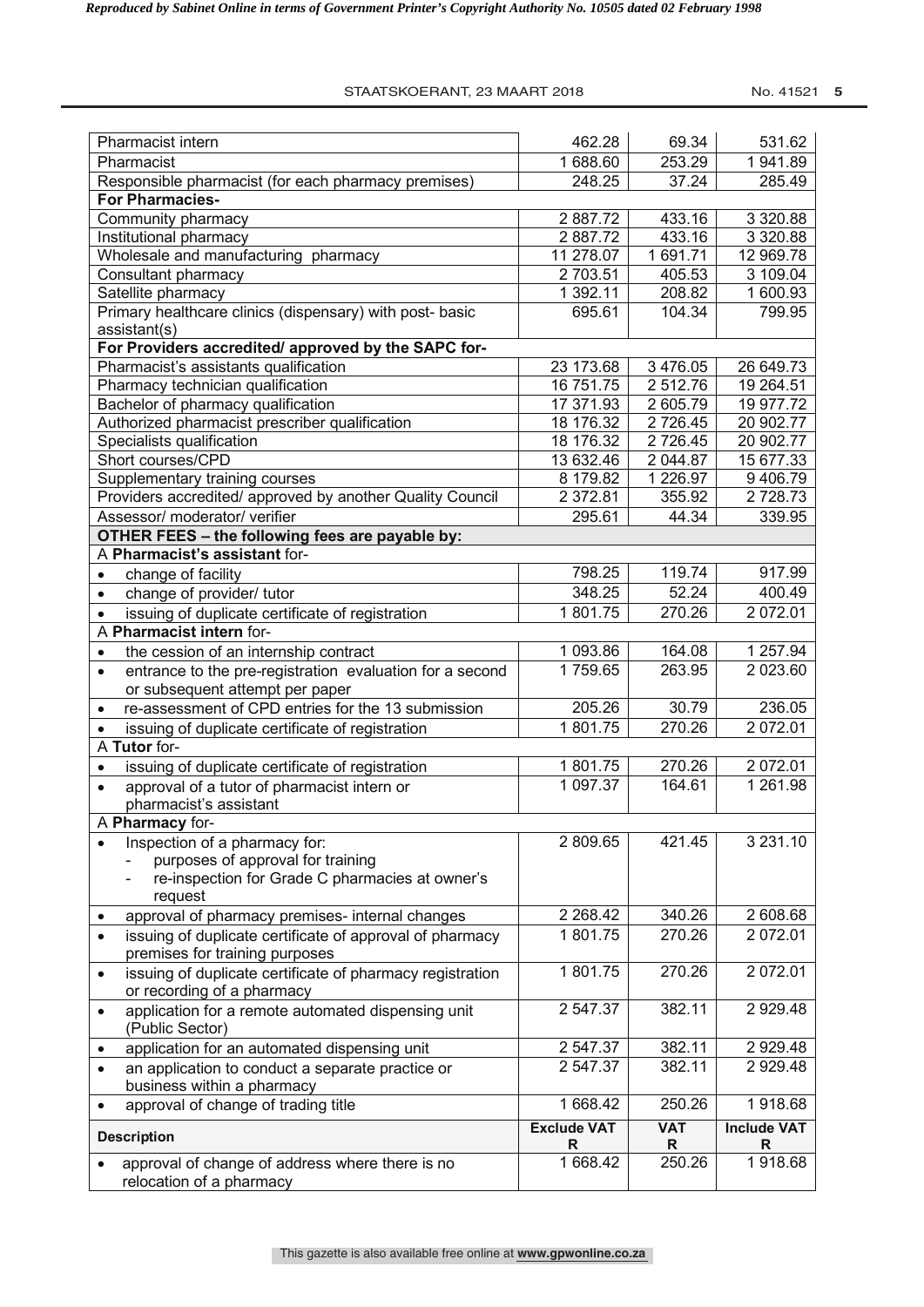## **6** No. 41521 GOVERNMENT GAZETTE, 23 MARCH 2018

| $\bullet$ | approval of change of owner's name where there is no<br>change of ownership                                                                                      | 1 668.42                | 250.26          | 1918.68                 |
|-----------|------------------------------------------------------------------------------------------------------------------------------------------------------------------|-------------------------|-----------------|-------------------------|
| $\bullet$ | recording after change of trading title                                                                                                                          | 5 405.26                | 810.79          | 6 216.05                |
| $\bullet$ | recording after change of address where there is no<br>relocation of pharmacy                                                                                    | 5 405.26                | 810.79          | 6 216.05                |
| $\bullet$ | recording after change of owner's name where there is<br>no change of ownership                                                                                  | 5 405.26                | 810.79          | 6 216.05                |
| $\bullet$ | recording after change of ownership (in case of a Grade<br>A Pharmacy where there is no structural changes)                                                      | 5 405.26                | 810.79          | 6 216.05                |
| $\bullet$ | access to group pharmacy information by the nominated<br>person over and above the Responsible Pharmacist<br>and/or first owner                                  | 1803.51                 | 270.53          | 2 074.04                |
|           | A Responsible pharmacist for-                                                                                                                                    |                         |                 |                         |
| $\bullet$ | issuing of duplicate certificate of registration                                                                                                                 | 1801.75                 | 270.26          | 2 072.01                |
| of:       | A Provider of pharmacy education and training for the evaluation of an application for the purpose                                                               |                         |                 |                         |
| $\bullet$ | approval as a provider for Authorized Pharmacist<br>Prescriber course                                                                                            | 30 855.26               | 4 628.29        | 35 483.55               |
| $\bullet$ | approval as a provider of a Bachelor of pharmacy                                                                                                                 | 75 678.95               | 11<br>351.84    | 87 030.79               |
| $\bullet$ | approval as a provider of pharmacist's assistants course                                                                                                         | 55 418.42               | 8 312.76        | 63 731.18               |
| $\bullet$ | approval as a provider of short courses/CPD                                                                                                                      | 30 671.93               | 4 600.79        | 35 272.72               |
| $\bullet$ | approval as a provider of specialist pharmacist<br>qualification                                                                                                 | 30 855.26               | 4 628.29        | 35 483.55               |
| $\bullet$ | approval as a provider of supplementary training<br>course/s                                                                                                     | 26 312.28               | 3 946.84        | 30 259.12               |
| $\bullet$ | approval of a pharmacist's assistant course/qualification                                                                                                        | 23 933.33               | 3 590.00        | 27 523.33               |
| $\bullet$ | approval of pharmacy technician course/qualification                                                                                                             | 14 571.05               | 2 185.66        | 16 756.71               |
| $\bullet$ | approval of Bachelor of pharmacy course/qualification                                                                                                            | 24 494.74               | 3 674.21        | 28 168.95               |
| $\bullet$ | approval of CPD/short courses                                                                                                                                    | 19 165.79               | 2874.87         | 22 040.66               |
| $\bullet$ | approval of specialist in pharmacy qualification                                                                                                                 | 28 458.77               | 4 268.82        | 32 727.59               |
| $\bullet$ | approval of courses by another Quality Council                                                                                                                   | 2 606.14                | 390.92          | 2 997.06                |
|           | verification of an RPL assessment/ file                                                                                                                          | 2 571.05                | 385.66          | 2 956.71                |
|           | Any Person for-                                                                                                                                                  |                         |                 |                         |
|           | issuing of a duplicate certificate of courses completed<br>for the Council's Diploma in Pharmacy                                                                 | 1801.75                 | 270.26          | 2 072.01                |
| $\bullet$ | issuing of a duplicate registration certificate or a<br>certified extract from the register or certificate by the<br>Registrar or academic record and curriculum | 1801.75                 | 270.26          | 2 072.01                |
| ٠         | Replacement of membership card prior to expiry thereof                                                                                                           | 306.14                  | 45.92           | 352.06                  |
| $\bullet$ | entrance to professional examination for purposes of<br>registration as a pharmacist (per paper)                                                                 | 2 2 04.39               | 330.66          | 2 535.05                |
| $\bullet$ | analysis of examination results (per paper) -<br>Professional and pre-registration examination                                                                   | 572.81                  | 85.92           | 658.73                  |
| $\bullet$ | issuing of Certificate of Good Standing                                                                                                                          | 1735.09                 | 260.26          | 1 995.35                |
| $\bullet$ | evaluation of a qualification in pharmacy obtained<br>outside the Republic (applicant is a non-South African<br>citizen)                                         | 10 972.81               | 1 645.92        | 12 618.73               |
| $\bullet$ | evaluation of a qualification in pharmacy obtained<br>outside the Republic (applicant is South African citizen)                                                  | 5 542.11                | 831.32          | 6 373.43                |
|           | <b>Description</b>                                                                                                                                               | <b>Exclude VAT</b><br>R | <b>VAT</b><br>R | <b>Include VAT</b><br>R |
|           | issuing of duplicate certificate: supplementary<br>training/additional qualification/assessor                                                                    | 1810.53                 | 271.58          | 2 082.11                |